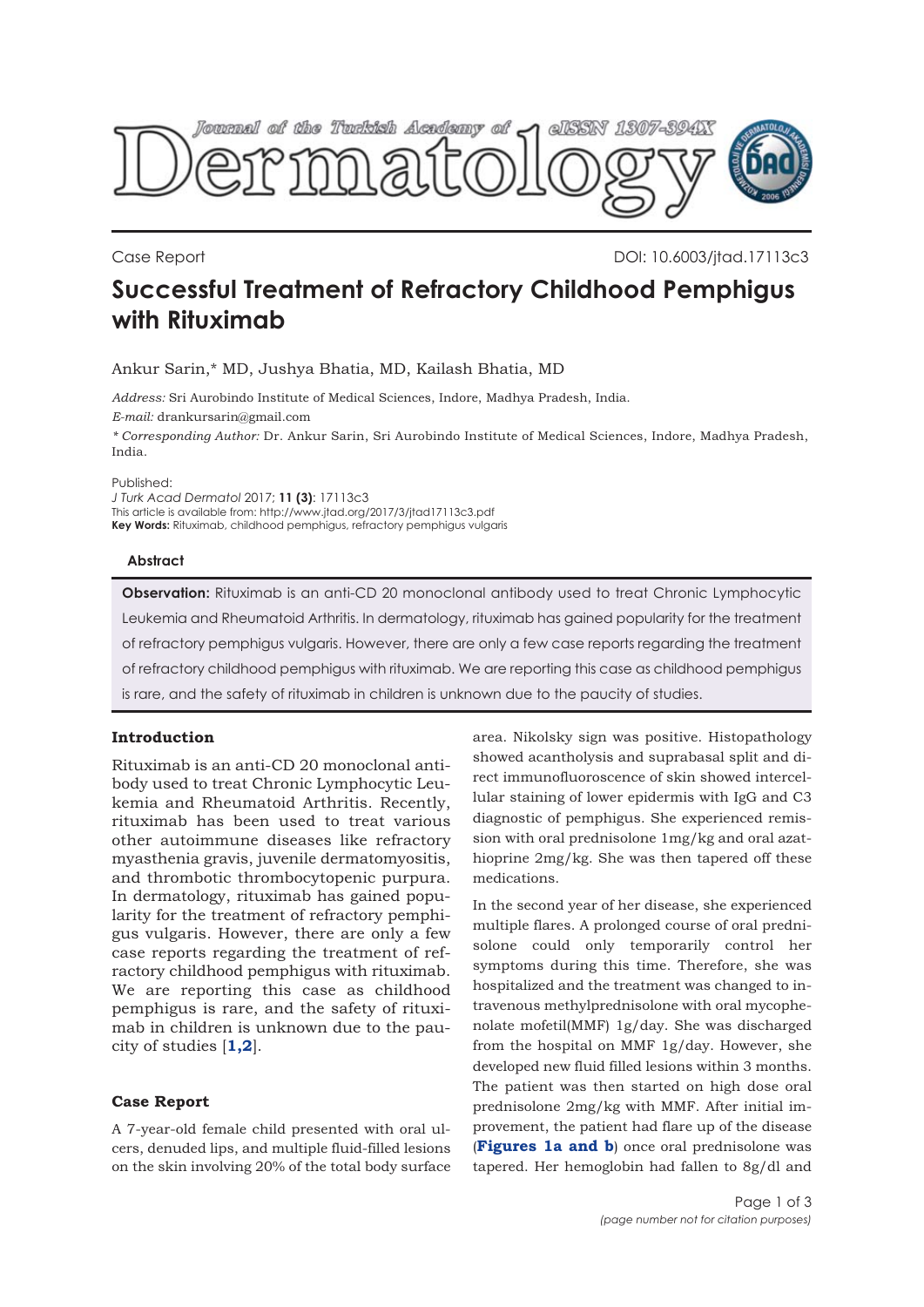<span id="page-1-0"></span>*J Turk Acad Dermato*l 2017; **11(3)**: 17113c3. http://www.jtad.org/2017/3/jtad17113c3.pdf



**Figures 1a and b.** a) Eroded lips with hemorrhagic crusting in the patient. b) Multiple flaccid bullae and erosions on the lower limb of the patient

WBC count was 3800/mm.<sup>3</sup> Thus, mycophenolate mofetil was stopped.

The patient was planned for intravenous rituximab injection due to poor clinical response and adverse effects of the current therapy. Desmoglein 1 and 3 antibodies (Serum ELISA) before rituximab measured were 274RU/ml and 348RU/ml respectively. (Negative :< 20)

The patient was given one infusion of rituximab 500 mg after premedication with intravenous acetaminophen and promethazine. The infusion was completed in 5 hours. During the infusion blood pressure and blood-oxygen-saturation was monitored half hourly. After fifteen days of the first dose, the second cycle of 500 mg rituximab was given. Following the second dose of rituximab, oral prednisolone was tapered. The patient was off systemic steroids in 2 months.



**Figure 2.** All the lesions healed well leaving behind hyperpigmented patches.

The patient was monitored biweekly till the 12th week and monthly thereafter, for 1 year. The patient did not develop any adverse effects during or post-infusion and is still in complete remission1, at the end of first year of treatment with rituximab.

The outcome was assessed using Autoimmune Bullous Skin disorder Intensity Score.(ABSIS) There was steady decline in ABSIS score (**Figure 2**). All the lesions healed well leaving behind hyperpigmented patches. Desmoglein 1 and 3 levels after 4 months of first rituximab infusion were 28RU/ml and 42RU/ml respectively

# **Discussion**

PV is due to antibodies against desmoglein antigens 1 and 3. It is mainly a B-cell mediated disease. Systemic steroids are currently the mainstay of treatment in patients with PV. Steroid-sparing agents like azathioprine, mycophenolate mofetil, and cyclophosphamide are some of the immunosuppressants that are used in order to decrease the steroid induced toxicity. The efficacy of these steroid sparing agents has been controversial in treatment of PV2. Due to re-occurring nature of PV and side effects of the current therapy, we are compelled to look for other alternatives.

Based upon the rationale that pemphigus is a primarily an autoantibody driven autoimmune disorder, therapies that deplete auto reactive B cell clones have been investigated for the treatment of pemphigus [**[3](#page-2-0), [4,](#page-2-0) [5](#page-2-0)**]. Rituximab infusion decreases the CD 20 B cells levels but has no effect on plasma cells and stem cells. These plasma cells may produce antibodies